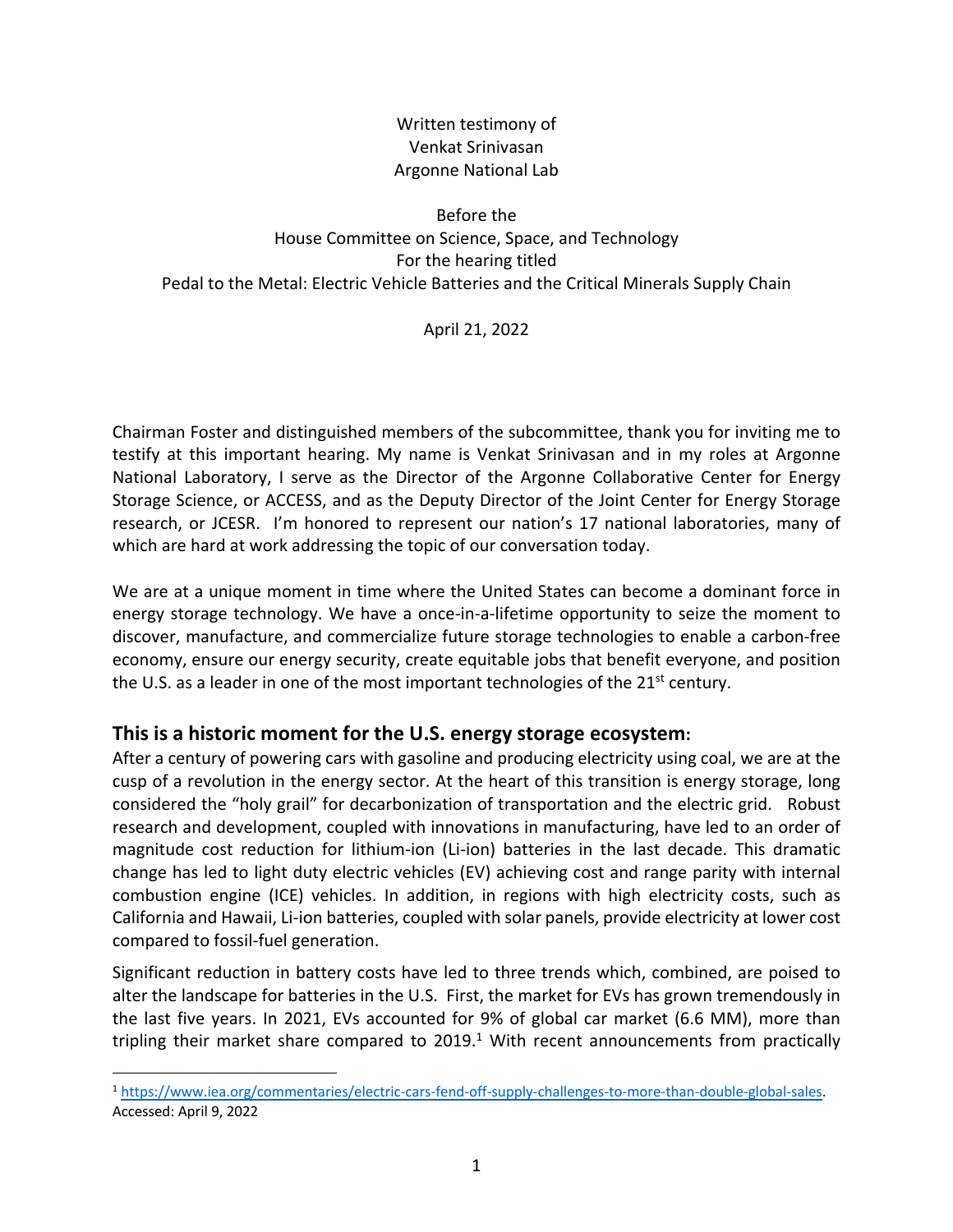every major auto manufacturer for expanding their EV offerings, the global electric vehicle market is expected to exceed 30 MM cars by 2030.<sup>2</sup> Estimates suggest that the U.S. Li-ion battery market to power these EVs will exceed one Terra-watt-hour (TWh) a year by 2030<sup>3</sup>.

In addition, increasing penetration of renewable resources on the electric grid further drives the market for Li-ion batteries, especially for energy storage in the 4-6h duration. The actual size of the storage market for the grid is dependent on possible build out of interstate transmission (more transmission serves to buffer intermittency of renewables and thereby decreasing the dependance on distributed storage).<sup>4</sup> Despite this ambiguity, achieving the administration's 2035 100 percent clean electricity target will require an additional 0.5-1 TWh/year of Li-ion battery manufacturing capacity in the U.S. Between EVs and grid storage, the market for Li-ion batteries in the U.S. is expected to increase by a factor of twenty to thirty in the next decade.

The second trend is access to vast private capital aimed at commercializing storage technologies. Companies in the "green" sector raised \$90B in 2021, many in the field of battery technology and EVs.<sup>5</sup> Through mechanisms such as mergers with Special Purpose Acquisition Companies (SPACs), battery startups have raised hundreds of millions to billions of dollars' worth of capital, enabling them to transition from small-scale R&D into large-scale manufacturing. Considering the large capital costs for battery materials and cell manufacturing facilities, access to capital is a prerequisite to ensuing a robust industrial base. The last two years has seen this much-needed infusion of capital into batteries.

Finally, the Biden administration has sent a clear signal on the need to transition the country toward a carbon-free economy. This includes the goal for half of all new passenger vehicle sales to be EVs by 2030, converting the electric sector to net-zero by 2035, and transitioning the economy to net-zero by 2050. Further, the Bipartisan Infrastructure Law (BIL) allocates nearly \$7B to strengthen the U.S. battery supply chain. This level of investment has provided capital markets and battery companies with the assurance to expand on their investments, further reinforcing the positive momentum.

The convergence of these factors has resulted in a once-in-a-lifetime opportunity for the U.S. to become the dominant player in this critical technology. The U.S. has long been a powerhouse in energy storage research, however, in the 1990's lost manufacturing to Asian countries. We now have an opportunity to reverse that trend and bring battery manufacturing back to the U.S.

# **However, the U.S. has a significant challenge in meeting the expected demand:**

While the expected TWh/year market for Li-ion batteries presents an historic opportunity, the U.S. manufacturing capacity is currently around 59 GWh/year, requiring rapid capacity building, in the order of twenty-five "gigafactories" within the next decade. In the last year, automakers

<sup>&</sup>lt;sup>2</sup> National Blueprint for Lithium Batteries, June 2021.<br><sup>3</sup> 1 TWh can power ~10M EVs, each with ~350 mile driving range

<sup>4</sup> Brown & Botterud, Joule 5, 1–20, January 20, 2021

<sup>5</sup> https://www.wsj.com/articles/green-startups-flush-with-cash-face-pressure-to-make-climate-advances-

<sup>11647682202?</sup>st=pvemxctfo8de1ew&reflink=desktopwebshare\_permalink Accessed: April 9, 2022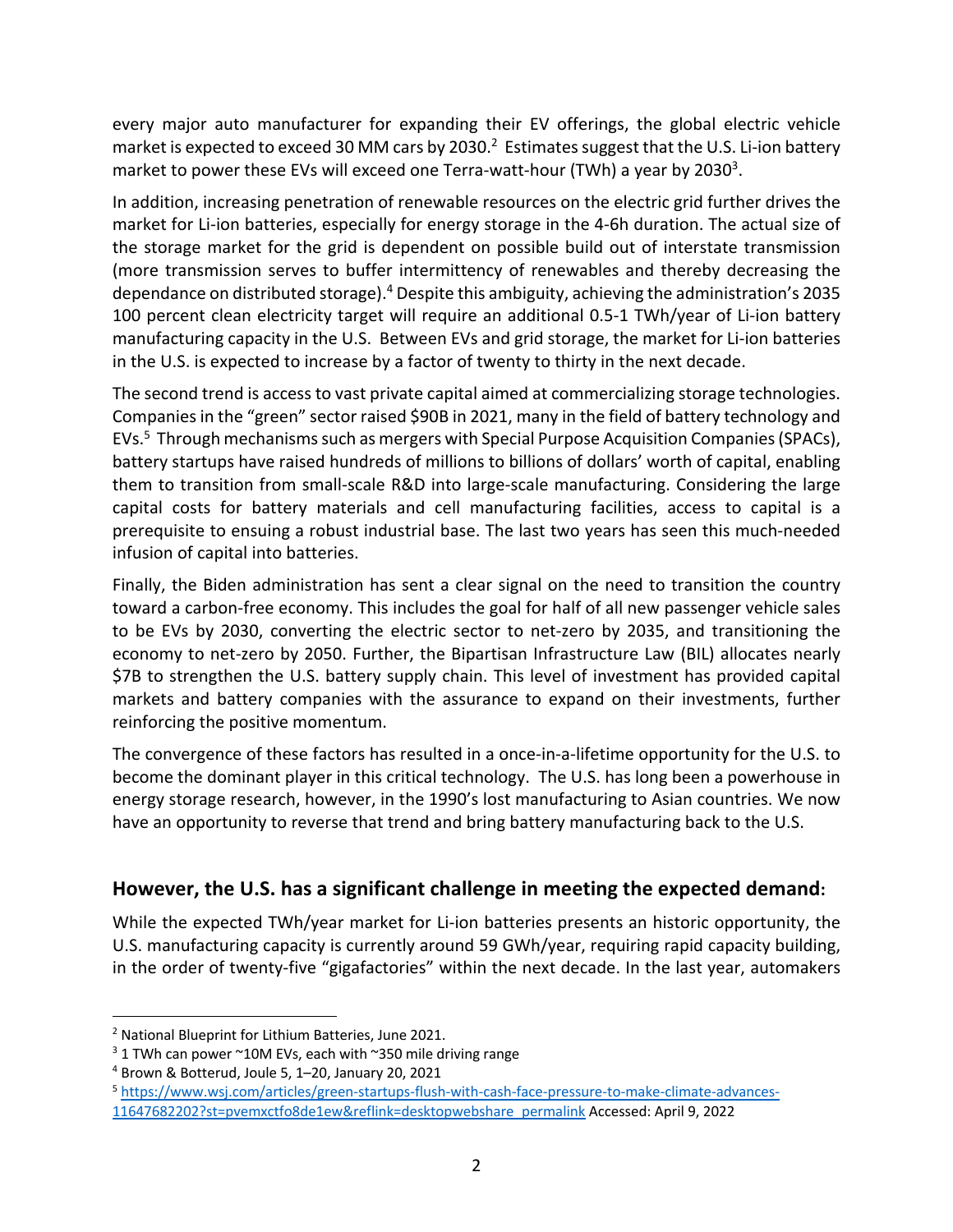have partnered with large battery manufacturers to break ground on several gigafactories, which is a much-needed development but still far too small to meet the expected demand.

Every Li-ion battery consists of three active components: the anode, typically graphite; the cathode, typically based on a nickel, cobalt, and manganese-based oxide (NMC); and an electrolyte, typically a salt of lithium in an inorganic solvent. In addition, the battery also has inactive components: a polymer separator, and copper and aluminum current collectors. These components are carefully assembled into cells that are packaged to meet the energy, power, life, safety, and cost metrics for use in different applications. The critical role of the battery in the device necessitates a level of sophistication and automation in manufacturing that is not easily achieved. Building the manufacturing capacity requires deep expertise, complex supply chains, and access to vast capital (A typical gigafactory can cost \$2-3B).

Even more urgent is the need to build facilities to synthesize the battery materials that are the core of these devices. These materials need to be processed to achieve specific properties. For example, battery cathodes require synthesis with exquisite control over their structure, morphology, size, and shape to ensure that they provide superior performance and life. This requires sophisticated material synthesis expertise. While the U.S. has small-scale cathode, electrolyte, and anode material manufacturing, these facilities will need to scale significantly to meet the expected demand.

Further upstream, metal salt precursors are needed to synthesis active materials. For example, the NMC cathode requires sulfate salts of the transition metals along with a hydroxide salt of lithium. The U.S. does not have facilities that refine and synthesize these precursors. Investments must be made to build these facilities at the scale needed to feed the gigafactories.

Finally, the domestic supply of minerals that go into the battery, especially nickel and cobalt, are not sufficient. As an example, the reserves of nickel in the U.S. only provide enough materials for 167 GWh: an order of magnitude less than the yearly requirement. Cobalt, another critical mineral, has more availability in the U.S. than nickel (U.S. reserves could satisfy up to 700 GWh capacity), but significantly lower than long-term needs. <sup>6</sup> While the U.S. has recently explored unconventional sources, such as the geothermal mines in the Salton Sea in California for lithium, developing these sources requires significant investments and time, including for permitting and environmental clearances.

The lack of upstream supply means that the US will remain dependent on foreign sources of minerals, refined materials, and battery materials for the foreseeable future, unless we act soon. Cobalt and graphite are especially important considering the concentration of these resources in specific geographic regions (50% cobalt reserves are in the Democratic Republic of Congo while 70% of natural graphite is in China).<sup>7</sup> Nickel, while more geographically prevalent, including in the Philippines, Canada, and Indonesia, has seen recent challenges due to the war in Ukraine and the subsequent price hikes in the London Metals Exchange.

Recycling could well hold the key to building a secure materials supply. However, today, the U.S. does not have any appreciable recycling capacity. Further, collection processes for Li-ion

<sup>6</sup> National Blueprint for Lithium Batteries, June 2021.

<sup>7</sup> Joule 1.2 (2017): 229-243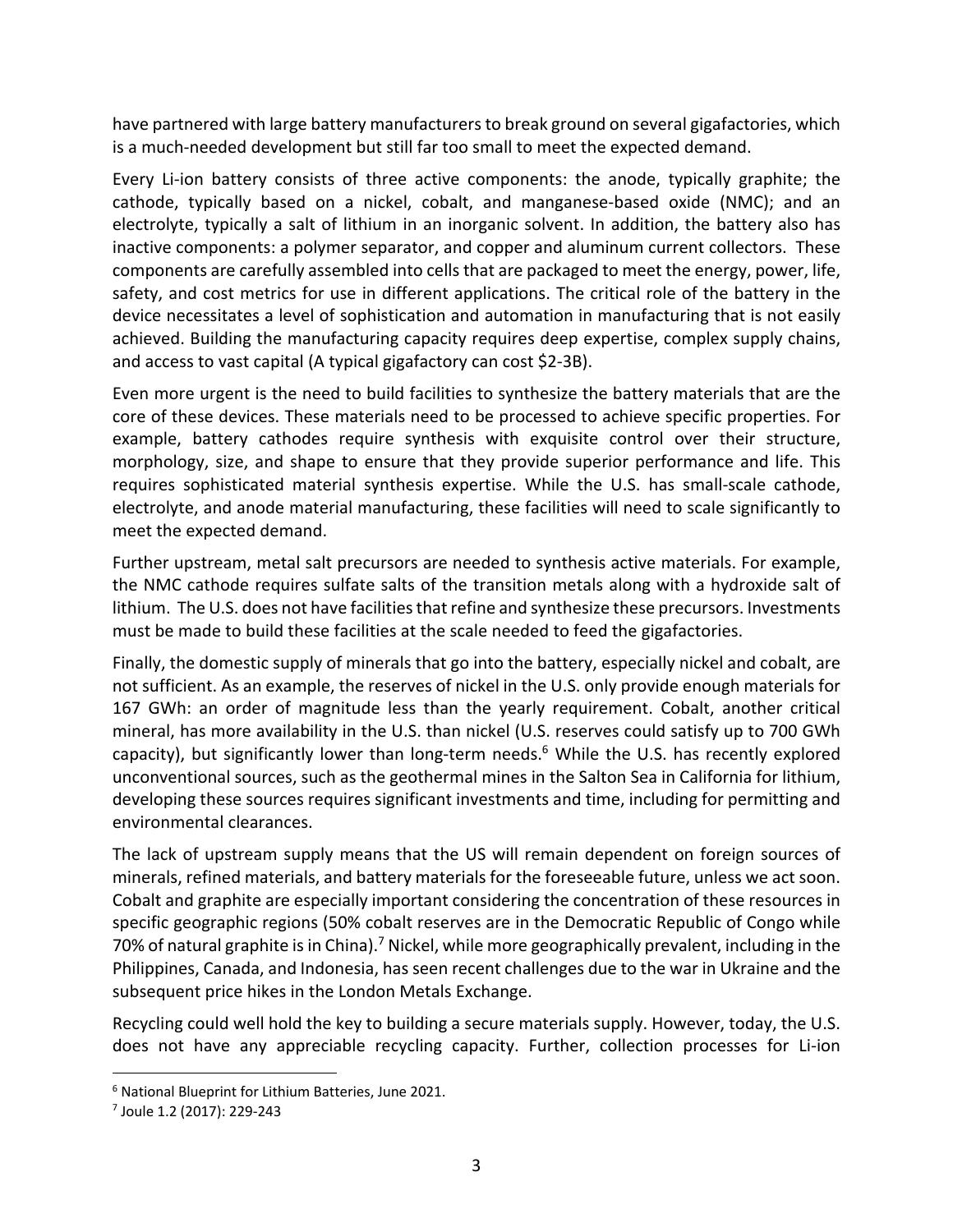batteries already in the market, including various consumer devices, remains inadequate. While recycling is cost effective for cobalt and nickel, the volume of spent batteries is too small to meet the growing demand. Recycling can and should be part of the solution but will remain a small fraction of what the demand will be for battery critical materials in the near term.

Mining is also reputationally-challenged due to a lack of environmental social and governance (ESG) considerations in much of the world. ESG consideration will need to be front and center as the U.S. develops domestic resources for battery critical materials. Further, the environmental impact requires the active support of affected communities and a pathway to ensure that the benefits of the transition to clean energy reach underserved communities that have been most affected by these actions.

Last, but not least, the workforce needed to enable this transition is a significant challenge that requires careful consideration. The battery community, spanning academia, National Labs, and industry, is facing an unprecedented shortfall in a skilled workforce. This shortfall is across skill levels and could derail the opportunity to grow this industry.

In summary, the U.S. has a significant supply chain challenge for meeting the expected demand for lithium batteries. Bridging the gap requires a comprehensive strategy.

## **Deep decarbonization requires next generation batteries, beyond today's Li-ion:**

While advanced Li-ion batteries have had an outsized impact on EVs and short-duration (<4h) stationary storage, some challenges remain, including further reduction in cost, faster charging, and increased lifetimes. Achieving these targets requires new chemistry solutions, and new materials. Recent trends, including the use of silicon as the anode and solid-state batteries that use lithium metal as the anode, suggest that a leapfrog in technology is imminent. In the R&D pipeline, chemistries that can meet the EV cost target of \$60-80/kWh, such as lithium-sulfur batteries, which have higher energy density and reduced costs, are being examined. While these changes don't eliminate the critical materials dependence completely, they lighten the burden by diversifying the supply. Beyond light duty passenger cars, electrifying long haul trucks requires almost twice the energy density of today's Li-ion battery. The challenges become more acute for electric aviation with targets that can be more than three to five times what is possible today.<sup>8</sup> Decarbonizing these sectors will require new storage chemistries.

While Li-ion batteries have become the preferred solution for solar-connected storage, the chemistry becomes less attractive for longer storage times. With increasing renewable penetration, past 60% of total electricity generation, long duration storage, ranging from multiday to seasonal, becomes more important. The cost targets for these applications are significantly more aggressive compared to short-duration storage. For example, the recently announced Department of Energy earth shot on long duration storage calls for a 90% reduction in cost for storage times greater than 10h. $9$  Further, grid installations require lifetimes of multiple

<sup>8</sup> https://www.anl.gov/article/white-paper-assessment-of-the-rd-needs-for-electric-aviation Accessed: April 9 2021

<sup>9</sup> https://www.energy.gov/eere/long-duration-storage-shot Accessed: April 9 2021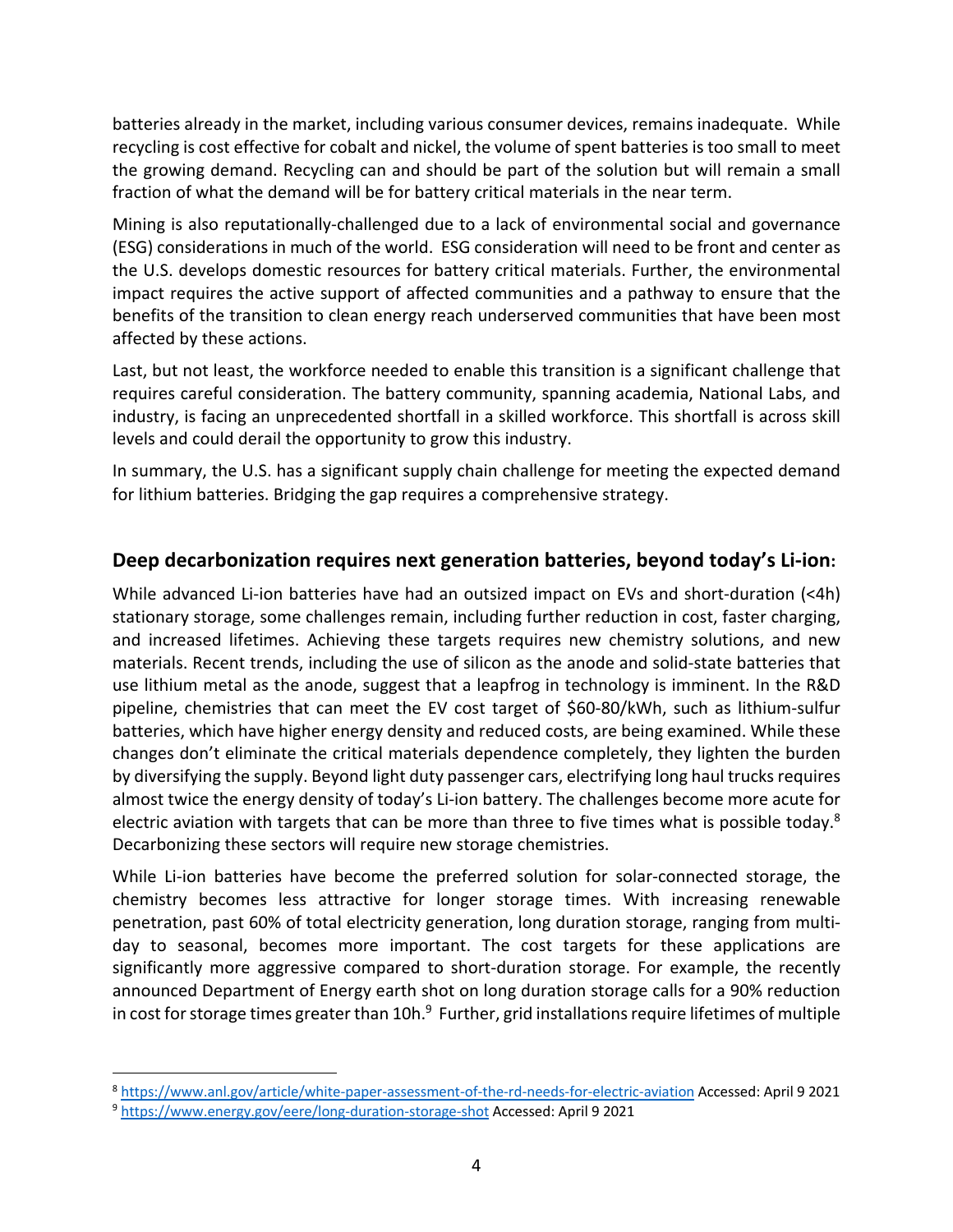decades, rather than the 8-year lifetime for EVs. Achieving this target will require new storage technologies.

While the technology targets for deep decarbonization are challenging, it also presents an opportunity to discover the battery of the future that is made from earth abundant materials using low energy routes. Such a battery will not be found by tweaking today's systems; rather a fundamental science-based approach is needed that can revolutionize our ability to harness the capabilities of materials and chemistries to store electrons. Discovering such a battery will allow the U.S. to leapfrog existing batterie technologies to enable a carbon-free economy, maintain US scientific leadership, establish manufacturing prowess, and create the jobs of the future.

## **Addressing the supply chain gap requires a multipronged strategy:**

The significant challenges presented above require a comprehensive approach that embraces two aspects (i) a near-term strategy to build the domestic supply chain for lithium batteries and (ii) ensuring that long-term sustainable technologically advanced solutions are discovered that can enable economy-wide decarbonization.

To achieve the near-term objectives, we suggest the following five approaches:

- 1. **Incentivize domestic mining and refining of battery critical materials**: The country should take advantage of the resources in our lands and ensure that they are extracted with consideration for environmental impact, water, and energy use. Incentivizing the discovery and development of novel, cost effective, low-energy routes is critical for this endeavor.
- 2. **Encourage the development of low-cost recycling processes**: Battery recycling, worldwide, is still in its infancy. Developing cost effective recycling, not just for critical elements, but for all the components in the battery, will allow the U.S. to develop intellectual property and be leaders in this emerging industry.
- 3. **Spur research into the development of substitutes**: Recent efforts have led to cobalt content decreasing from 30% to less than 10%. Further decreasing, and ultimately eliminating cobalt, is critical. In addition, consideration should be given to minimizing and removing nickel. Discovering new chemistries with earth abundant materials, like sodium, manganese and iron, should continue to be a focus of research.
- 4. **Prioritize chemistry-agnostic R&D to ensure that the right battery is used for the right application**: Transportation beyond light duty vehicles, and long duration storage beyond 10h, require storage beyond Li-ion batteries. Alternates such as flow batteries, aqueous batteries, thermal storge, and chemical storage, provide alternative pathways that can help diversify and decrease dependence on Li-ion materials. Innovation in these areas, for example at the Joint Center for Energy Storage Research (JCESR), provide an opportunity for generating intellectual property while encouraging material diversity.<sup>10</sup> An example is the early focus in JCESR on long duration storage that led to the creation of Form Energy, a Massachusetts startup focused on low-cost multi-day storage.

<sup>&</sup>lt;sup>10</sup> Proceedings of the National Academy of Sciences 117.23 (2020): 12550-12557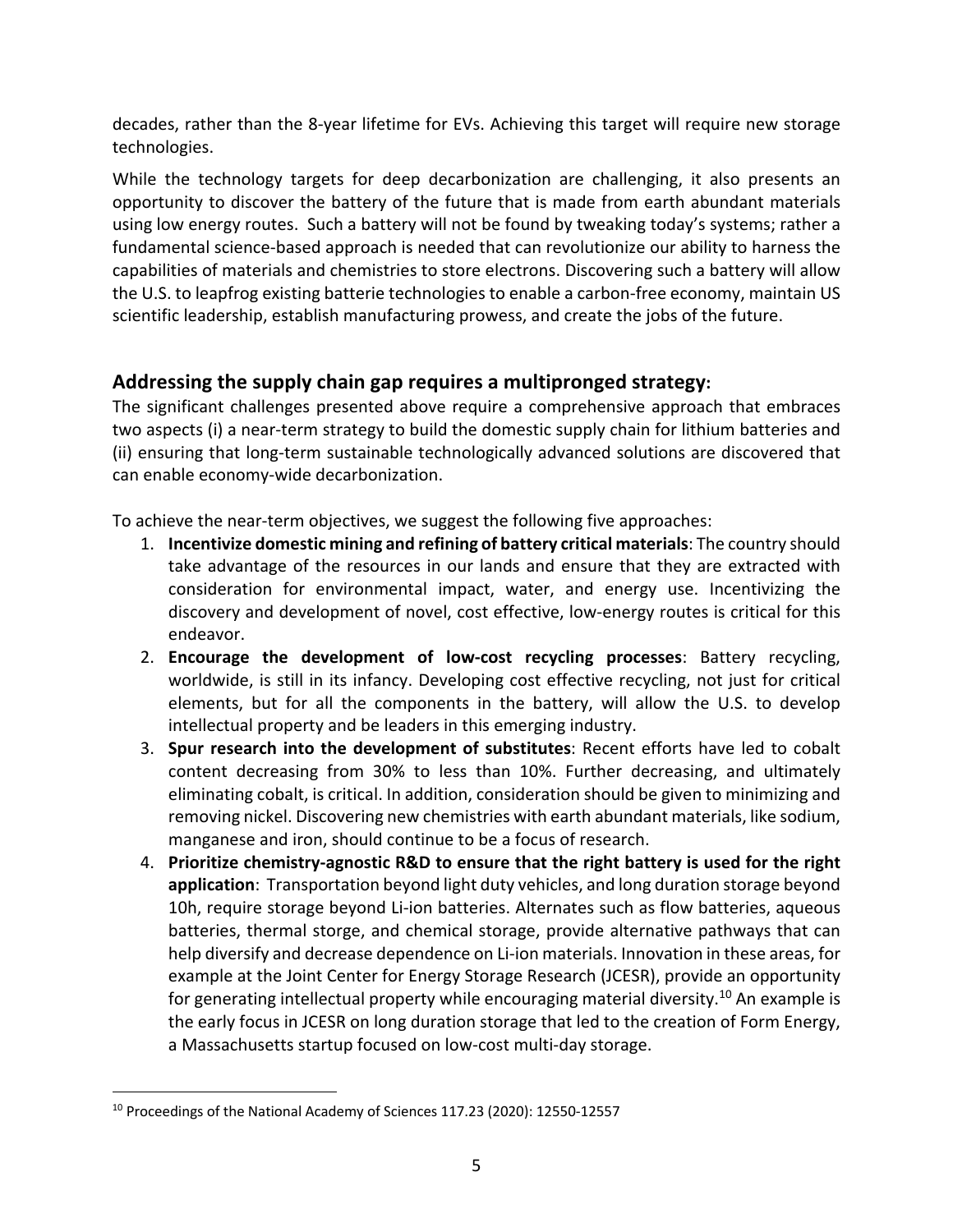5. **Establish international collaborations**: The geographical location of Li-ion raw materials is such that the U.S. needs partners to build its supply chain. Countries such as Canada, and Australia, and regions such as Southern Africa have access to these materials. Further, R&D collaborations with the EU and Great Britain could accelerate the development of sustainable chemistries and recycling technologies.

Success in these five areas require seamless interaction between fundamental science, applied research and development, and industrial production. Accelerating the deployment of new materials requires such close interactions, pulling together the strengths of the various stakeholders.

The near-term objectives listed above should be complemented with a long-term view of developing solutions that will be the basis for a sustainable, carbon-free economy. Deep decarbonization requires storage with significantly higher energy density, lower cost, incredible safety, complete circularity, multidecadal lifetimes, utilizing earth abundant materials. Such chemistries are not achievable with incremental improvements to today's Li-ion batteries. Rather, a basic science approach that brings new insights into energy storage, integrates the latest tools such as artificial intelligence and machine learning, and enables accelerated discovery of novel materials, architectures, and systems will ensure long-term U.S. leadership in this technology.

Parallel with the technology strategy, a complementary workforce strategy is needed to ensure that the necessary skills are part of the education system. The workforce strategy will need to anticipate of the evolution of the technology and requires a holistic approach that links the technology leaders with educators in community colleges, trade schools, 4-year universities etc.

# **The federal government has taken bold steps to address the challenge:**

Over the last 4 years, the Department of Energy (DOE) has identified the critical challenge related to the battery supply chain and has taken strategic steps to bridge the gap. The complex nature of batteries requires strong and sustained support across multiple technology readiness levels. Fundamental science allows new learnings and leads to discovery of new materials, architectures, and devices. This in turn enables application-driven R&D to translate the learning toward realworld use, aided by industries pulling innovation from the lab to large scale production. Innovation is also not linear, often requiring new scientific knowledge at all stages of technology development.

DOE-Office of Energy Efficiency and Renewable Energy recognized that the challenge required an all-of-government approach and helped launch the Federal Consortium for Advanced Batteries (FCAB).11 FCAB brings together fourteen federal agencies, including Energy, Defense, State, and Commerce, and is charged with developing a comprehensive strategy to address the supply chain

<sup>11</sup> https://www.energy.gov/eere/vehicles/federal-consortium-advanced-batteries-fcab. Accessed: April 9, 2021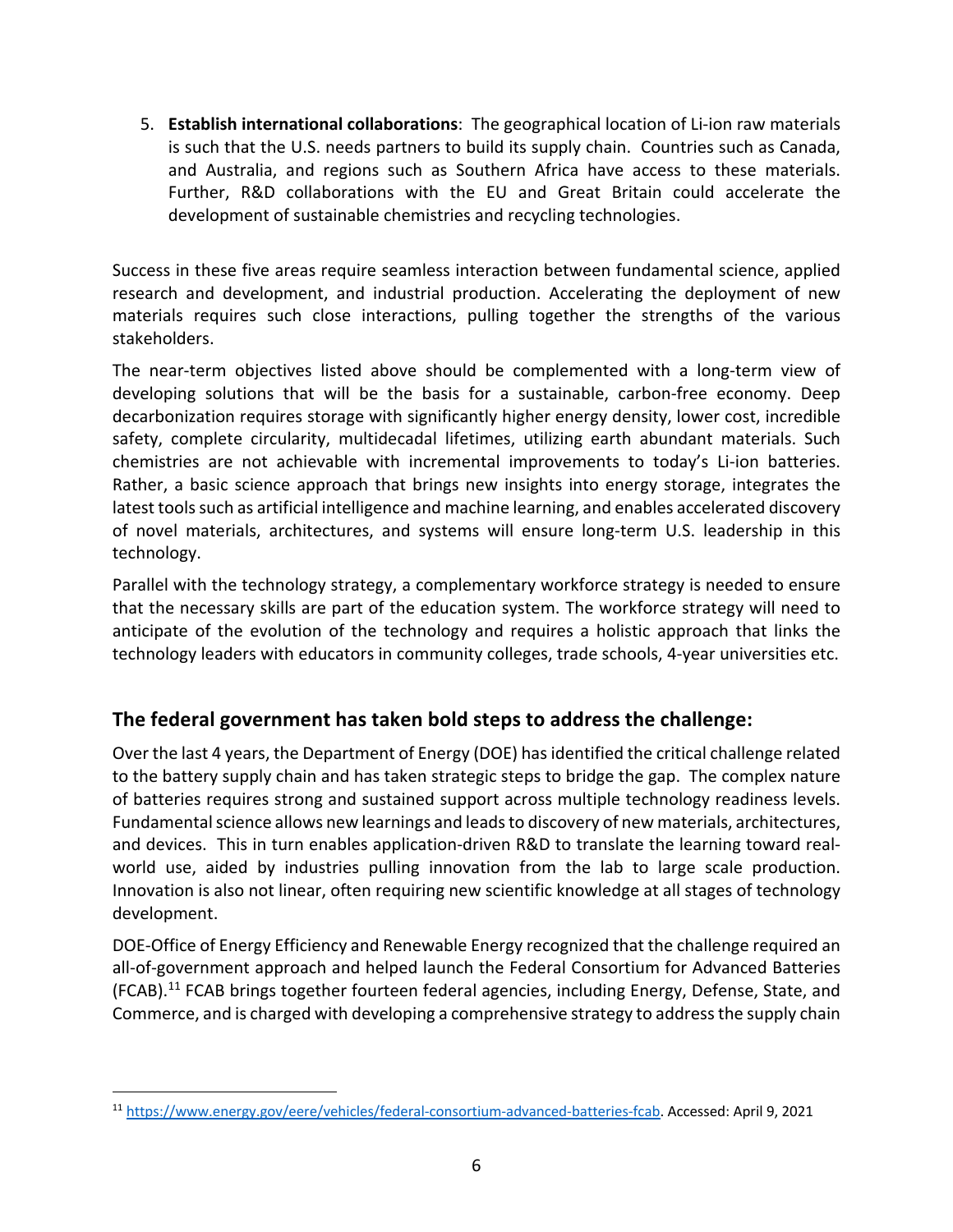gap. FCAB's strategy for the country is captured in the National Blueprint for Lithium Batteries and the 100-day supply chain report, both released last year.

Further, DOE and FCAB have partnered with Argonne National Laboratory to establish the Li-Bridge Alliance, a unique, national public-private partnership aimed at bridging the battery supply chain gap. Li-Bridge brings together the DOE National Lab system and FCAB, representing the public side of the partnership three U.S.-based convenor organizations: NAATBatt International, New York Battery and Energy Storage Technology Consortium (NY-BEST), and New Energy Nexus, representing the private side of the partnership. Li-Bridge is working with U.S. battery companies to discuss the gaps in supply chain, sources of raw materials, challenges with U.S. manufacturing, recycling issues, role of government, approaches for developing a domestic workforce, and role of new technologies.

DOE's Office of Electricity, working closely with Office of Science and EERE, has established the Energy Storage Grand Challenge (ESGC), a comprehensive effort to accelerate the development, commercialization, and utilization of next-generation energy storage technologies.<sup>12</sup> ESGC has released a comprehensive roadmap articulating multiple use cases for storage and a holistic approach spanning bi-directional storage, chemical and thermal storage, and flexible generation and loads. Under the leadership of the ESGC, DOE recently announced the long duration storage shot, as mentioned previously. The holistic focus of ESGC is critical in ensuring that a diverse set of solutions are implemented to meet the market demand.

DOE-Office of Science has long had research efforts aimed at discovering the next generation battery chemistries under JCESR and the Energy Frontier Research Centers (EFRCs). In these programs, fundamental materials and chemistry research is complemented with the use of the synchrotron light sources, such as the Advanced Photon Source at Argonne, to understand the changes in battery materials *in situ* during their operation. Further, the extensive use of supercomputing facilities, combined with advances in artificial intelligence and machine learning, has accelerated the discovery of new battery materials with revolutionary performance. Recently, the office has put out calls for proposals aimed at clean energy solutions, including storage, consistent with the Storage Shot. These efforts provide the pipeline of innovation that can enable sustainable solutions for deep decarbonization of the economy.

Finally, the recently announced funding for batteries as part of the Bipartisan Infrastructure Law provides a much-needed shot in the arm for building the supply chain in the U.S. and ensure that a secure, sustainable battery industry can be developed in the next decade.

# **Summary and conclusion:**

The United States has a long and rich history of innovation in energy storage with world-class expertise in fundamental and applied sciences. Further the U.S. continues to be a hotbed for nucleating innovative startups with a well-established pipeline to move technologies from the lab to the market. However, the U.S. has struggled to translate these activities into a robust

<sup>12</sup> https://www.energy.gov/energy-storage-grand-challenge/energy-storage-grand-challenge Accessed: April 9, 2021